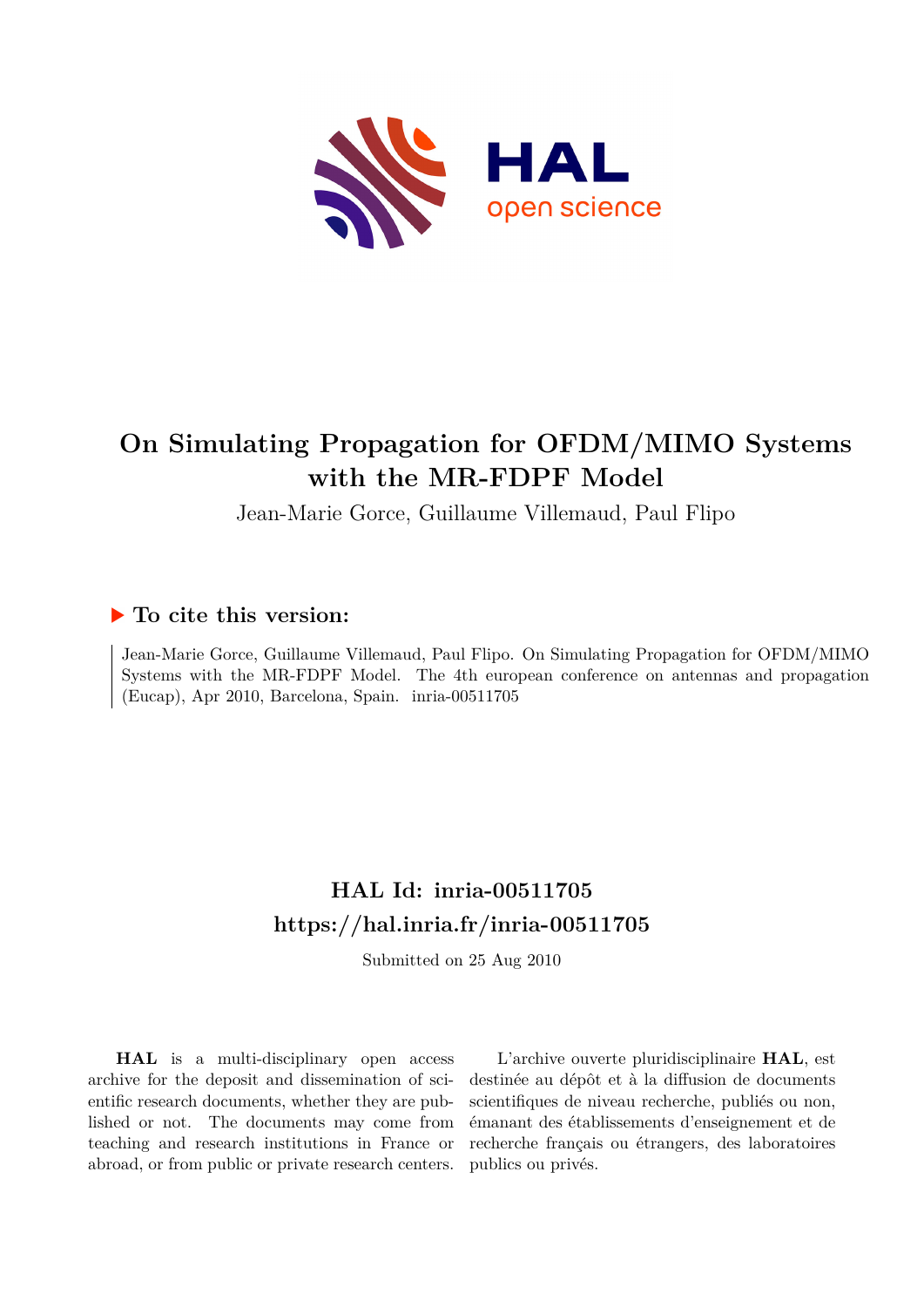# On simulating propagation for OFDM/MIMO systems with the MR-FDPF model

Jean-Marie Gorce\*, Guillaume Villemaud\*, Paul Flipo\* <sup>∗</sup>University of Lyon, INRIA INSA-Lyon, CITI, F-69621, France jean-marie.gorce@insa-lyon.fr

*Abstract*—Radio propagation tools are needed to help operators to find the best setting of their network, including but not limited to access points positioning, radiated power optimization, and channel selection. Hence, different approaches proposed in the literature deal with this issue. Empirical models suffer from an unacceptable lack of accuracy while deterministic models have to cope with exponential computational complexity. Geometric models like ray tracing [1], [2] have been extensively developed as they offer a good trade-off between computational load and accuracy but they fail in simulating properly severe environments where multiple diffractions and numerous reflections hold. Second, more accurate methods based on the resolution of the Maxwell's equations have been implemented [3], [4] but they suffer from a high computational load. The MR-FDPF (Multi-Resolution Frequency Domain Partial Flows) approach [5] was proposed to fill in the gap by developing a multi-resolution preprocessing for the frequency domain TLM approach. However, the current challenge for radio propagation tools not relies on providing signal power levels but beyond on providing a realistic prediction of the system performance, e.g. bit error rate (BER) or throughput estimation. From a snapshot of the current main standards, it can be highlighted that most of them exploit OFDM and MIMO principles. Any system level simulator should rely with OFDM and MIMO prediction requirements. This paper investigates the appropriateness of the MR-FDPF approach for such task.

#### I. INTRODUCTION

Last years, a technological shift in wireless communications has been observed. After few years with a major interest on direct spreading and CDMA based radio access technologies, OFDMA and MIMO are the two key technologies exploited everywhere especially in Indoor like environments [6]. The former successfully exploits frequency diversity while the later exploits spatial diversity. These two technologies all together allow approaching the Shannon's capacity limit, even in strong fading conditions. However, the practical capacity of these networks is not known yet for two main reasons: First, the optimal bound can be approximated only if the transmitter exploits a feedback channel to obtain good channel state information . Second, as wireless networks are densely deployed, interference plays a crucial role. Predicting and managing interference locally while achieving a global optimization is still an open problem [7]–[9]. Simulations and models are very important to validate distributed algorithms for resource allocation, but classical signal strength predictions are not sufficient. A system level simulation is much more complex because some signal features are needed. This

question arises especially when MIMO and OFDM are used because they require a very fine resolution in space and frequency domains respectively. It is obviously impossible to derive an exact determinist approach as many uncertainties are present in complex environments. It is therefore more significant to predict some statistical parameters in addition to the classical signal strength. Practically speaking, frequency, spatial and time statistics are needed. Concerning OFDM, the bandwidth is divided in several sub-channels, each one having its own channel response  $h_i$ . To evaluate OFDM transmission performance, three kinds of information are mandatory: (i) the average channel gain, (ii) the channel statistics, and (iii) the sub-channels intercorrelation. Average channel gains are predictable with classical simulation approaches but the channel statistics are more difficult to obtain. The objective is for instance to determine the Rice parameter - if the channel is ricean -. This problem was investigated in [10]. However the extension to the case of wideband systems may generate a high computational load. This question is discussed in section IV by deriving an approach that exploits the specific structure of MR-FDPF. Concerning MIMO, the system level performance still relies on predicting the same three components. But the channels are now spatially distributed. A deterministic simulation cannot predict accurately the difference between two antennas separated from only few centimeters. Still, a statistical approach is preferred to derive an estimation of the inter-channel correlation strength.

In [5], we detailed a new method based on a recursive implementation of a frequency domain finite element approach, referred to as MR-FDPF. This approach was designed for simulating radio coverage maps from steady-state simulations. At a first glance, this approach seems adequate neither for wideband systems nor for MIMO systems. Albeit, we will discuss in this paper how this method can be adapted to this context. Further, some specific features of MR-FDPF reveal to be even very powerful.

#### II. MR-FDPF APPROACH

In this section we provide the necessary background on the MR-FDPF approach. The early version of the MR-FDPF method has been derived for indoor like environments [5], [11] but we also proved in [12] that it can be extended is some cases to large urban scales, if a fake simulation frequency is used. From our opinion however, the major interest of the method is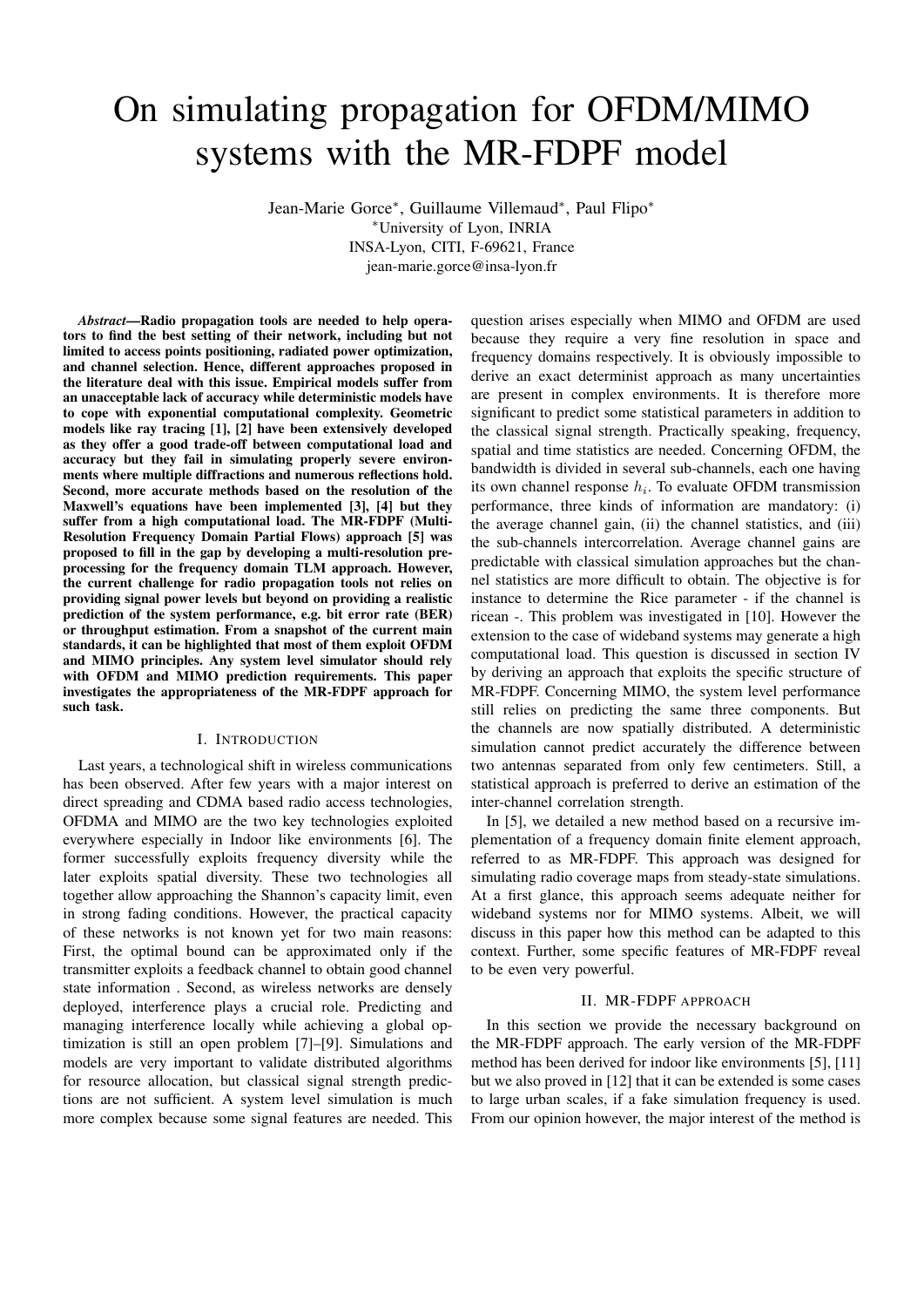when hard propagation conditions occur such as in Indoor. As described in an associated paper [13], we guess that coupling MR-FDPF with a ray-tracer is the most promising issue for large scale simulations. For this reason, we mostly focus in this paper on Indoor like environments.

#### *A. Frequency domain method*

The initial ParFlow method relies on a TLM like formalism [14]. Flows are defined on edges between nodes in a regular grid. The waves propagate along the edges and transmissions and reflexions are tuned with linear equations that are associated with each node. From a general point of view, this system can be expressed under a general equation:

$$
F(t + dt) = W \cdot F(t) + S(t)
$$
 (1)

where  $F(t)$  is a state vector that contains all propagating flows on the edges, and S(t) is the source vector. The matrix M is the transmission matrix. In the frequency domain, the steady-state problem turns into a linear system according to:

$$
(I_d - W) \cdot F = S \tag{2}
$$

where  $I_d$  refers to the identity matrix, and F to the harmonic flows vector. We showed previously how this system can be solved in a recursive manner, exploiting a recursive dividing procedure as represented in Fig.1. In practice, MR-FDPF



Fig. 1. father and children node flows are related with linear operations in steady-state

approach runs in two steps:

- During the first step, 'vertical' propagation matrices are recursively computed. These matrices allow to update boundary flows from children nodes to father and inversely. The computational cost of this part is the highest part and is in  $O(n^3)$  [5] but the interesting property is that this preprocessing is node once whatever the source position. This computational complexity order is further identical to that of computing the coverage of one source with a time domain implementation.
- During the second step, the propagation is performed 'vertically' in the multi-resolution structure. This phase exhibits the advantages of the method: the computational load is only in  $O(n^2)$  per source and the exact steadystate result is obtained while all propagation paths are accounted for. In addition, the descending propagation process can be stopped at a certain block size, and statistic parameters can be estimated from inward flows as illustrated in Fig.2. This principle is detailed in next subsection.



Fig. 2. This figure represents a block with inward flows from which local statistics can be derived.

#### *B. Statistic estimations*

The MR-FDPF method provides a sub-wavelength resolution. The simulations are extremely fine but strictly not exact since many artifacts in the real world are not taken into account and affect the exact value of the predicted field. Such a fine estimation is however very interesting to estimate local statistics because it provides a possible picture of what the field could be in any area. For example, we presented in [10], a study on signal strength statistics in some blocks and comparison with measurements exhibited a good agreement. The principle was to measure signal strength variations in a free-space block as represented in Fig.2. From a given block, for which the inward flows have been estimated from the rest of the environment, we can proceed to a local analysis of the incoming flows because they are directly related to the field values inside the block. In a block, the incoming flows allow to characterize the complete field inside.

$$
\Psi = W_d \cdot F_{in} \tag{3}
$$

where  $F_{in}$  is the vector of incoming flows,  $\Psi$  the vector field containing all field in the block and  $W<sub>d</sub>$  is the downward matrix. Thus, the field values are obtained by linear combinations of the incoming flows. In a block, the first meaningful parameter is the average SNR, proportional to the average received power  $\bar{\Gamma} = \langle |\Psi|^2 \rangle$  easily derived as:

$$
\bar{\Gamma} = \frac{1}{N_x \cdot N_y} F_{in}^{\perp} \cdot W_d^{\perp} \cdot W_d \cdot F_{in}
$$
\n(4)

where  $N_x$  and  $N_y$  are the block dimensions. Let be considered the standard value decomposition (SVD)  $W_d = U^{\perp} \Sigma V$  where U and V are unitary matrices and  $\Sigma$  is a diagonal matrix. Note that we have also  $W_d^{\perp} W_d = V^{\perp} \cdot \Lambda \cdot V$ , wigth  $\Lambda = \Sigma^{\perp} \cdot \Sigma$ . Then, the inward flows can be projected in the eigenspace  $G_{in} = V \cdot F_{in}$  leading to a very efficient computation of the average power in a block:

$$
\bar{\Gamma} = \frac{1}{N_x \cdot N_y} G_{in}^{\perp} \cdot \Lambda \cdot G_{in}
$$
 (5)

The SVD decomposition is also very interesting to determine the main mode of the block, i.e. the inward flows that penetrate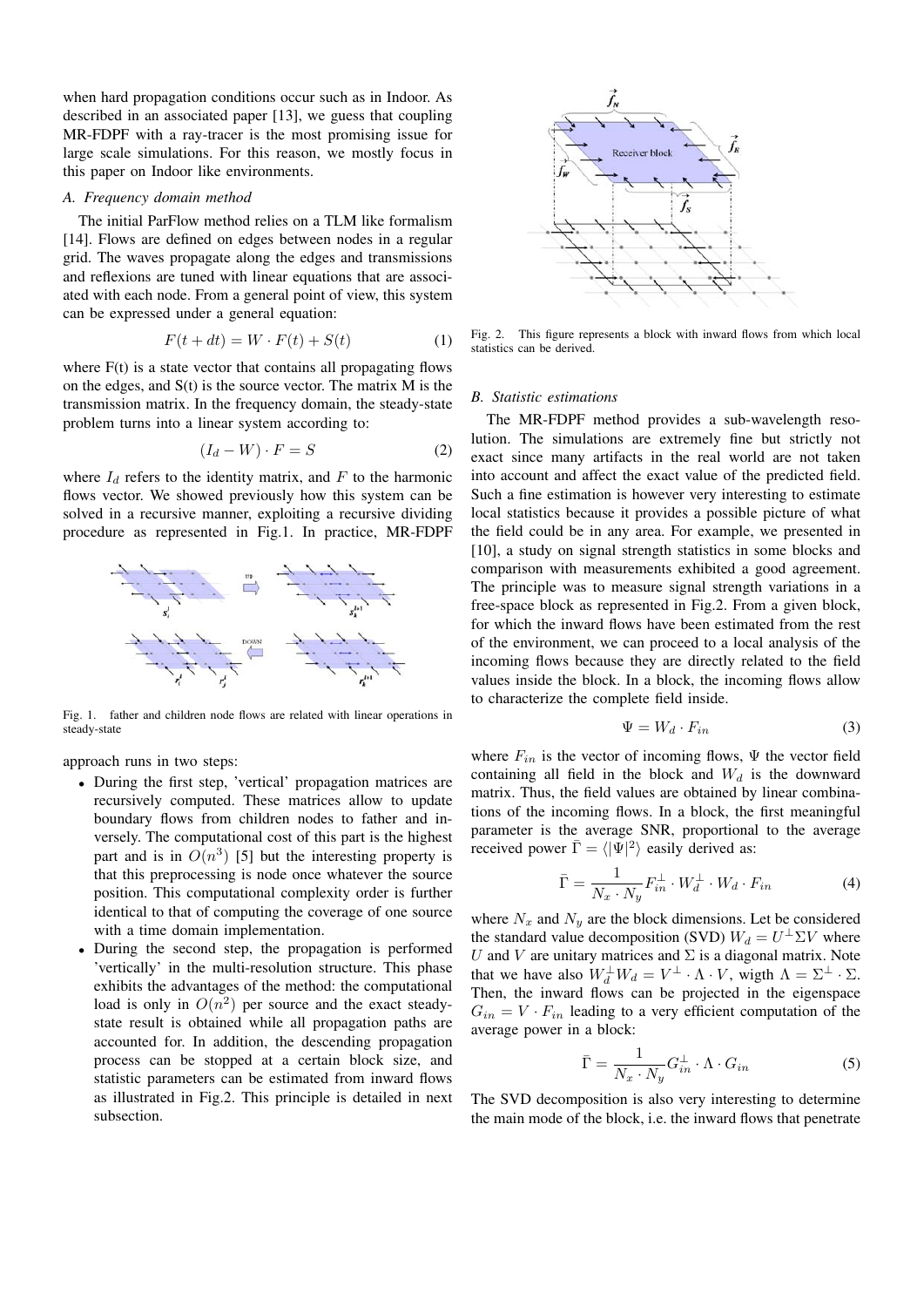the most efficiently in the block. Indeed, the inward flow vector aligned to the highest singular value corresponds to the most efficient solution. However, the SVD decomposition cannot be used directly for computing higher order moments and the mean amplitude field. In [10], we explained how the fading strength can be estimated with the  $k$  parameter from the first and second moments of the envelope distribution. The envelope first moment A is given by:

$$
\bar{A} = \frac{1}{N_x \cdot N_y} \sum_j |\Psi(j)| = \frac{1}{N_x \cdot N_y} \sum_j |u_j \cdot \Sigma \cdot G_{in}| \quad (6)
$$

where  $u_i$  is the  $i^{th}$  eigen vector of U. Then, according to [10] the fading parameter is estimated with:

$$
k = \frac{\sqrt{1 - \frac{\Gamma - \bar{A}^2}{\Gamma^2}}}{1 - \sqrt{1 - \frac{\Gamma - \bar{A}^2}{\Gamma^2}}}
$$
(7)

#### III. MIMO CHANNEL PREDICTIONS

MIMO systems are now very usual in high rate wireless communications [6], [15]. They proved being very efficient in many context especially in Indoor like environment as they increase the diversity degree of radio links. However, the MIMO gain depends on the fading strength and inter-channel correlation [16]. The fading strength of each channel can be estimated as described above, while the intercorrelation can be characterized with the intercorrelation matrix defined as:

$$
R_{hh} = E \langle h.h^{\perp} \rangle \tag{8}
$$

where  $h$  is the steady-state channel vector. Predicting this correlation is a hard issue in simulation as wide and short scales phenomna have to be considered simultaneously because the different antennas are put together in a very close space. We know discuss how MR-FDP offers a good framework for such task.

#### *A. Integration in MR-FDPF*

To obtain a simple but efficient approach we use the matricial nature of the MR-FDPF engine. Let a transmitter be located in a block  $B_s$  and a receiver in a boc  $B_r$ . In MR-FDPF, directive radiation patterns can be generated with a set of multiple point source fitting with a reference radiation pattern  $r(\theta)$  [17]:

$$
r(\theta) = \sum_{k \in B_s} s_k \cdot e^{-j\beta \delta(k,\theta)} \tag{9}
$$

where  $s_k; k \in B_s$  correspond to the complex values of the equivalent sources in the  $k^{th}$  point in  $B_s$ . Then, the source beamforming vector  $V_b(s) = \{s_k; k \in B_s\}$  is derived from the discretized radiation pattern  $Z_{\theta}$  in association with a smoothing constraint represented by a matrix  $Sm$ , leading to :

$$
V_b(s) = \frac{H^{\perp}}{H^{\perp}H + \mu Sm} Z_{\theta}
$$
 (10)

Whatever the radiation pattern, the same radiated field can be also obtained from the boundary outgoing flows of  $B_s$ , noted  $F_{out}(s)$  and defined by :

$$
F_{out}(s) = W_u \cdot V_b(s) \cdot S_0 \tag{11}
$$

where  $W_u$  is the reverse matrix of  $W_d$  and  $S_0$  is the complex coefficient of the source.

Let us now switch to the receiver block. Thanks to the reciprocity theorem, the beamforming vector in reception can be derived in a similar way, allowing to express the received field by using the beamforming vector (10) of the receiving antenna:

$$
\Psi = V_b(r)^{\perp} \cdot \Psi(d) \tag{12}
$$

where  $\Psi(d)$  is the field vector in the block B. As above, we can also simplify the computation by exploiting the linear relation between boundary incoming flows and filed values leading to:

$$
\Psi = V_b(r)^{\perp} \cdot W_d \cdot F_{in}(d) \tag{13}
$$

Then, MIMO simulations can be derived by exploiting (11) and (13) and defining different beamforming vectors for transmission and reception  $V_S = \{V_{b1}(s), V_{b2}(s), \ldots, V_{bN}(s)\}\$  and  $V_R = \{V_{b1}(r), V_{b2}(r), \ldots, V_{bN}(r)\}\;$  respectively. To compute the correlation matrix with (8), the expectation requires different realization. We propose to use a wide set of beamforming antennas, and the expectation can be performed over random selections of antennas in these sets. To avoid a high increase of the computational load, each outgoing flow from s,  $f_k(s)$ is propagated solely in the multi-resolution structure to obtain the incoming flows in the destination block. Then, the linear relationship between the source and destination flows are obtained by the propagation matrix  $W_P(s, d)$  which relates each source flow to each destination flow:

$$
F_{in}(d) = W_P(s, d) \cdot F_{out}(s) \tag{14}
$$

Therefore, the computational complexity of this approach is independent on the beamforming vectors set, but only proportional to the source block size. This approach allows simulating partially correlated MIMO channels that take into account the real environment.

#### IV. WIDEBAND PREDICTIONS

#### *A. Wideband characteristics*

In, OFDMA, the bandwidth is subdivided into sub-channels [8], [18]. The fading in each sub-channel is supposed flat and therefore the carrier spacing represents the maximal frequency resolution required for measuring the frequency response. In practice however, this resolution is often much fine than the experimental frequency correlation, and in practice, several adjacent channels are affected with a correlated fading. In 802.11a for instance, the channel width of  $20MHz$  is divided into 52 sub-channels spacing with a carrier spacing equal to  $312.5kHz$ . Full resolution frequency response estimation would require 52 samples. The optimal frequency resolution can be also estimated from the channel time spreading with  $\Delta f < 1/T_s$  where  $T_s$  is the channel time spreading. In usual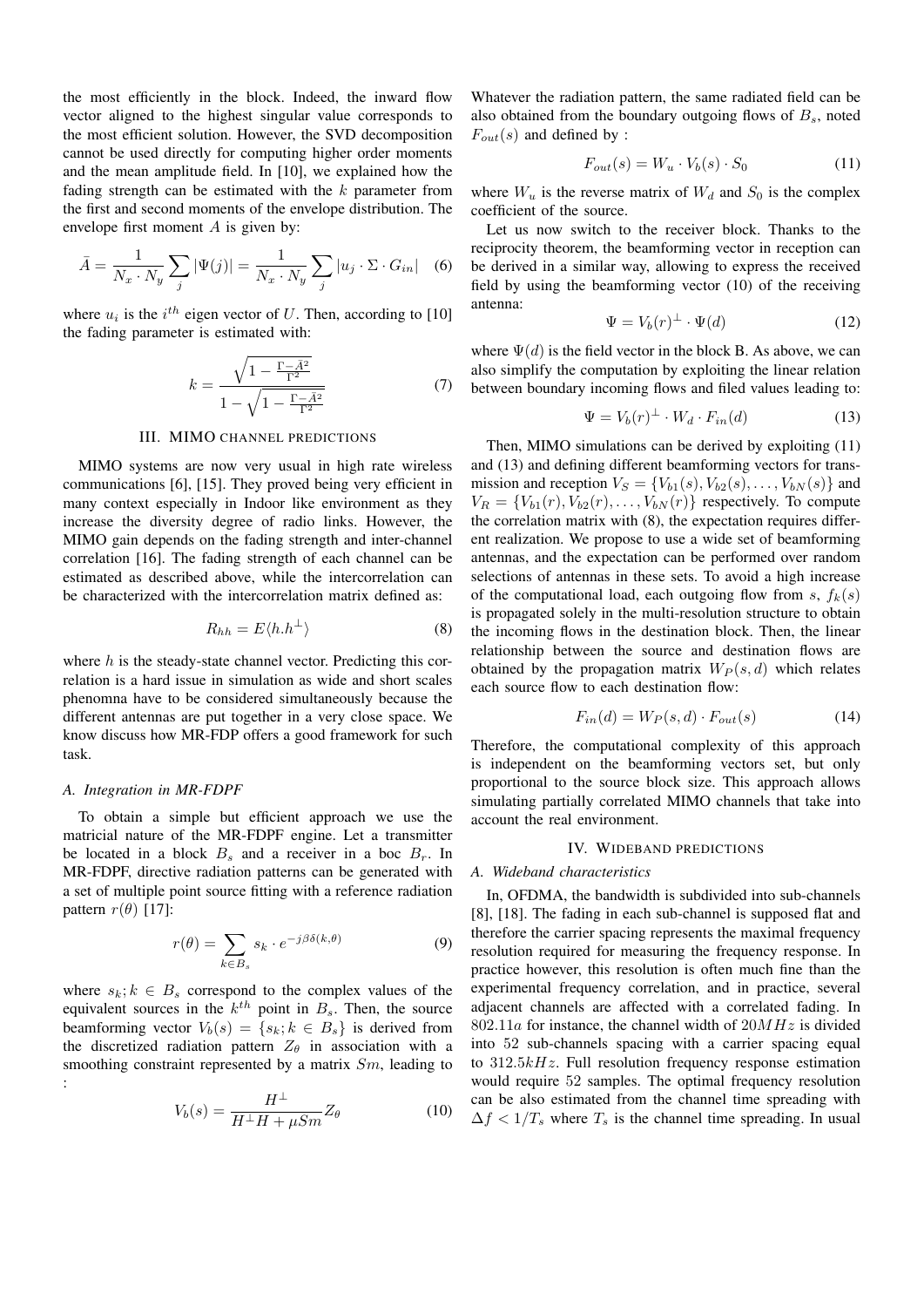Indoor environments, time spreading is in the order of few hundred nanoseconds around 2.4GHz. This led us considering a frequency resolution of  $1MHz$ . A full bandwidth estimation of the frequency response thus needs about 20 samples in the frequency domain.

From such simulation, we need a statistical estimation of the channel characteristics. The fading strength is still important for each sub-channel, but the frequency channels inter-correlation is of primary importance. Let us note  $h_i$ , the channel associated with carrier j, and  $h = [h_j]$ <sup>t</sup>, the channel vector. The inter-correlation can be represented with the correlation matrix defined in (8), where the channel coefficients  $h_i$  now correspond to the frequency carriers.

#### *B. Implementation in MR-FDPF*

Wideband simulation is a very challenging issue for MR-FDPF since this approach is based on a steady-state study. Therefore, the complete propagation mechanism detailed in section II should be done several times. The main drawback of this approach is that the high computational load of the pre-processing phase is repeated as many times as the number of independent carriers. Therefore, the main limit for this wideband approach is related to the need of developing the whole preprocessing for each carrier frequency. This generates a large computational overload but also a large increase of memory resource needs, since all vertical propagation matrices have to be stored and maintained in the random access memory. if the bandwidth is very small compared to the carrier frequency, an approximated computation may appear efficient. Let us note the solution at the central frequency:

$$
F(f_0) = (I_d - W(f_0))^{-1} \cdot S \tag{15}
$$

where  $W(f_0)$  is the propagation matrix, noted  $W_0$  in the following. The same expression can be derived for another frequency according to:

$$
F(f_0 + \delta_f) = (I_d - W(f_0 + \Delta f))^{-1} \cdot S \tag{16}
$$

Note that  $W(f_0 + \Delta f) = e^{(-j2\pi \Delta f \Delta t)} W(f_0)$ .  $\Delta t$  relies on the inverse of the carrier frequency, while  $\Delta f$  on the system bandwidth. Then one have  $\Delta t \cdot \Delta f \ll 1$ , which allows to write (16) as:

$$
F(f_0 + \delta_f) = (I_d - W_0 + W_{\delta f})^{-1} \cdot S \tag{17}
$$

where  $W_{\delta f} \approx -j2\pi\Delta f \Delta t \cdot W_0$  and verifies  $||W_{\delta f}|| << 1$ . Now, introducing  $F(f_0)$  into (17) provides:

$$
F(f_0 + \delta_f) = (I_d + (Id - W_0)^{-1} \cdot W_{\delta f})^{-1} \cdot F(f_0) \quad (18)
$$

which can be expanded with a Taylor series as:

$$
F(f_0 + \delta_f) = (I_d - (Id - W_0)^{-1} \cdot W_{\delta f} + ((Id - W_0)^{-1} \cdot W_{\delta f})^2 + \dots) \cdot F(f_0)
$$
 (19)

At first order, one obtain:

$$
F(f_0 + \delta_f) \approx F(f_0) + F^{(1)}(\delta f) \tag{20}
$$

with

$$
F^{(1)}(\delta f) = -(Id - W_0)^{-1} \cdot W_{\delta f} \cdot F(f_0)
$$
 (21)

This approach is very promising as it becomes possible to compute and keep in memory the matrices computed for a unique frequency. Further, the computational overload for the propagation phase is acceptable. The solution flows at  $f_0$  are used as sources, then propagated locally to their first neighbors with  $W_{\delta f}$  and finally propagated vertically in the multi-resolution structure over the whole space. If the first order approximation appears not sufficient, a second order approximation can be assessed by adding a third term equal to

$$
F^{(2)}(\delta f) = -(Id - W_0)^{-1} \cdot W_{\delta f} \cdot F^{(1)}(\delta f) \qquad (22)
$$

which can be generalized to higher order terms:

$$
F^{(n+1)}(\delta f) = -(Id - W_0)^{-1} \cdot W_{\delta f} \cdot F^{(n)}(\delta f) \tag{23}
$$

At each step, the computational cost is constant.

#### V. CONCLUSION

In this paper, we discussed three important contributions to adapt MR-FDPF to OFDM/MIMO systems. The first contribution concerns the estimation of a fading channel model, that was already presented in a previous paper [17]. We here improve this approach by considering an eigen decomposition of inward flows in a homogeneous receiving block. The second contribution is the extension to MIMO simulations by considering radiation patterns in source and reception blocks. The third contribution concerns wideband systems: MR-FDPF was optimized to compute a frequency domain impulse response. Then we derived a Taylor series based approximation to overcome the computational overload associated with a multiple harmonic approach.

This paper exhibits the good properties of MR-FDPF for MIMO/OFDM systems. In a near future, we will have to validate these new features with experimental measurements.

#### ACKNOWLEDGMENT

This work was supported by the European FP7 funded research project iPLAN on indoor wireless network planning.

#### **REFERENCES**

- [1] D. Schettino, F. Moreira, and C. Rego, "Efficient ray tracing for radio channel characterization of urban scenarios," *IEEE Transactions on Magnetics*, vol. 43, pp. 1305–1308, April 2007.
- [2] G. Wolfle, B. E. Gschwendtner, and F. M. Landstorfer, "Intelligent ray tracing a new approach for the field strength prediction in microcells," 2007, pp. 790–794.
- [3] A. Valcarce, G. D. L. Roche, A. Juttner, D. Lopez-Perez, and J. Zhang, "Applying fdtd to the coverage prediction of wimax femtocells," *EURASIP Journal of Wireless Communications and Networking*, 2009.
- [4] M. Thiel and K. Sarabandi, "3d-wave propagation analysis of indoor wireless channels utilizing hybrid methods," *IEEE Transactions on Antennas and Propagation*, vol. 57, pp. 1539–1546, 2009.
- [5] J.-M. Gorce, K. Jaffres-Runser, and G. D. L. Roche, "Deterministic approach for fast simulations of indoor radio wave propagation," *IEEE Transactions on Antennas and Propagation*, vol. 55, pp. 938–942, March 2007.
- [6] J. Zhang and G. de la Roche, *Femtocells: Technologies and Deployment*. John Wiley and Sons Ltd, 2010.